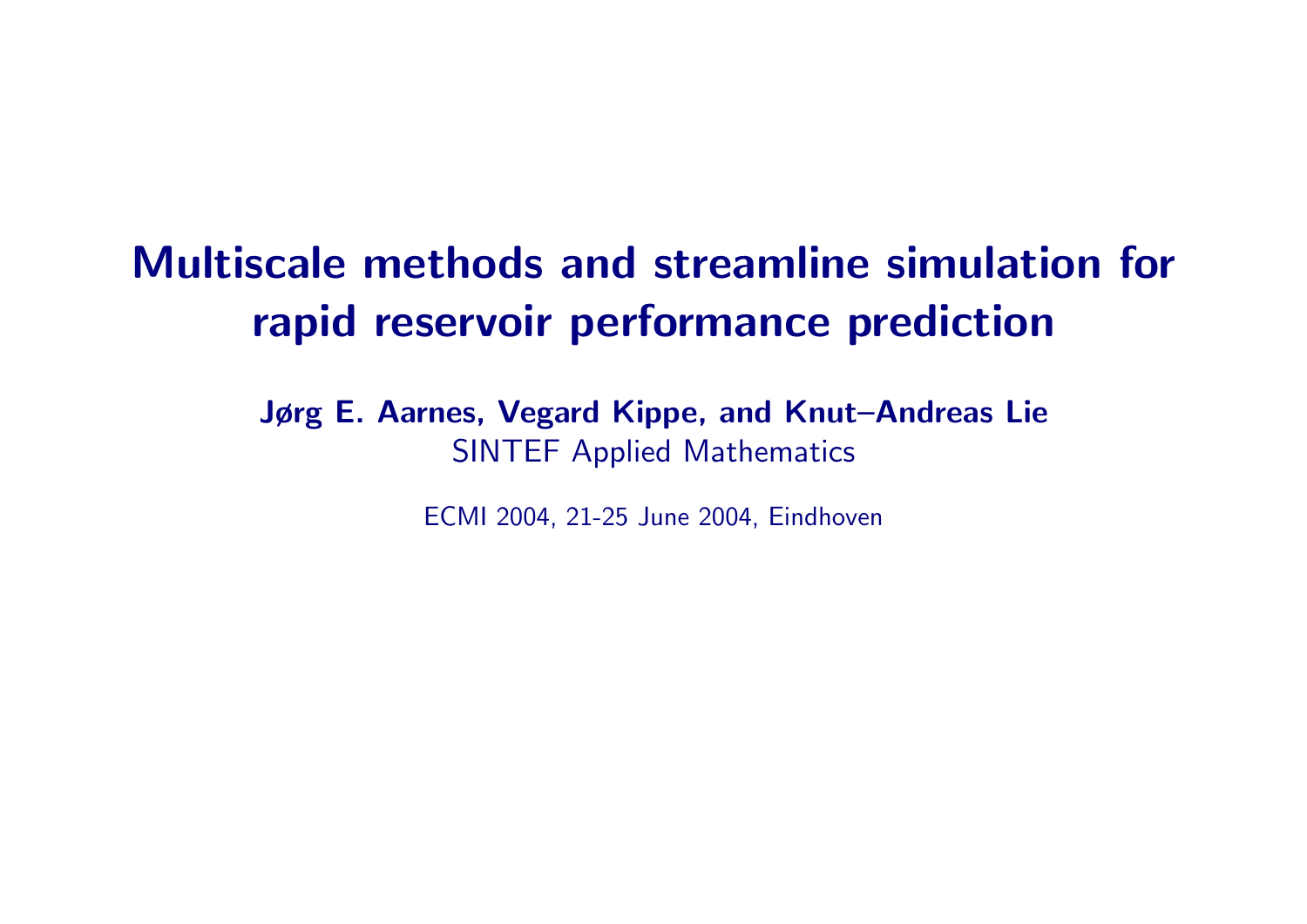#### Problem

Simulation of immiscible, incompressible two-phase flow, modelled by Darcy's law and a continuity equation for each phase

$$
v_i = -k\lambda_i \nabla p_i \tag{1}
$$

$$
\phi \partial_t S_i + \nabla \cdot v_i = q_i \tag{2}
$$

Model reformulation: elliptic pressure equation and hyperbolic saturation equation

$$
v = -k\lambda \nabla p, \qquad \nabla \cdot v = q \tag{3}
$$

$$
\phi \partial_t S + \nabla \cdot (vf(S)) = 0 \tag{4}
$$

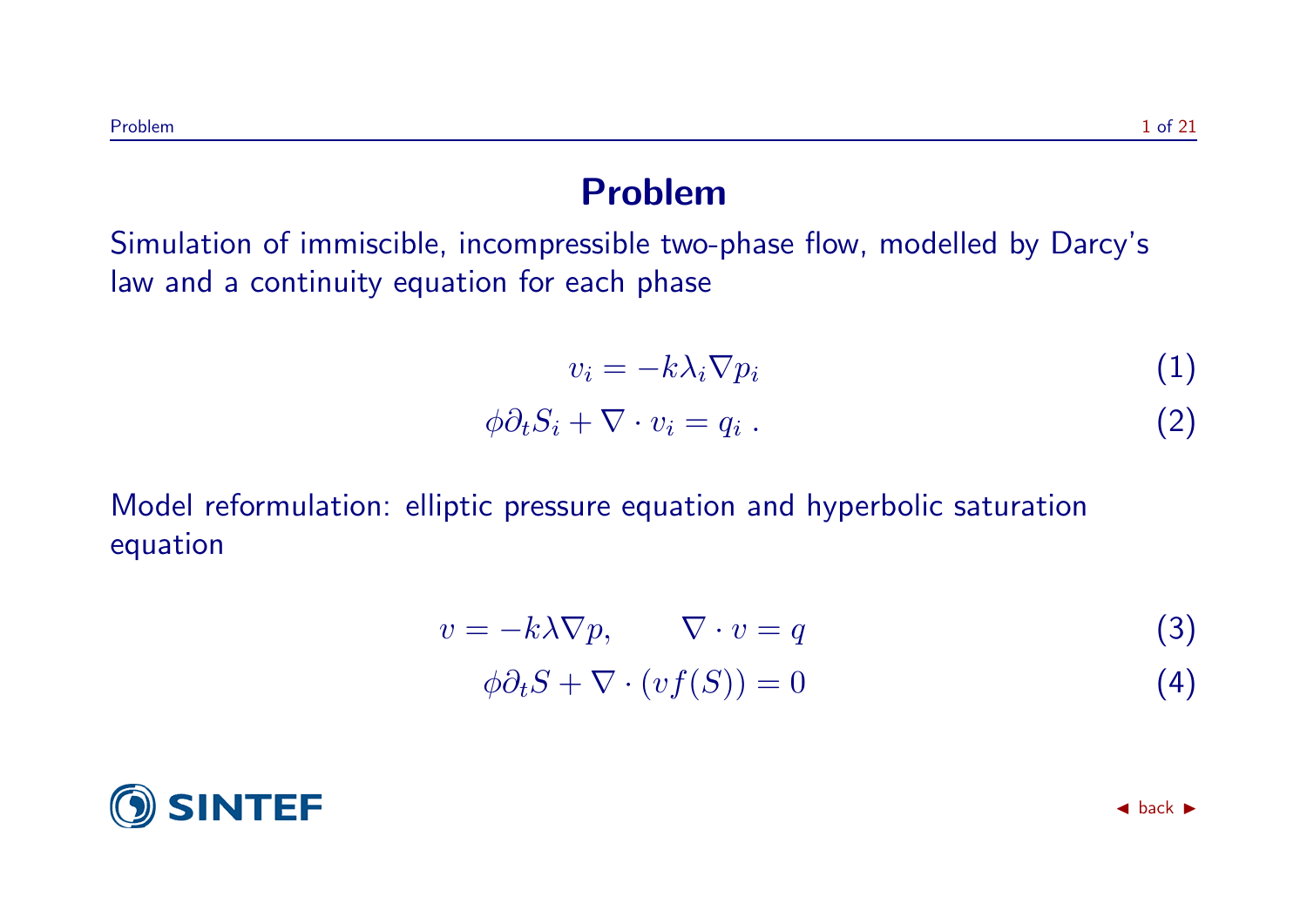### **Motivation**

- · Gap between geological and simulation models:
	- High-resolution geomodels may have  $10^7-10^8$  cells
	- Conventional (FV/FD) simulators are capable of about  $10^5-10^6$  cells
- · Upscaling coefficients is not always the answer
	- Loss of details and lack of robustness
- · Simulation speed is crucial
	- Large models  $=$  high runtime  $\implies$  parallel implementation?
	- History matching, ranking, process optimization: require fast simulations

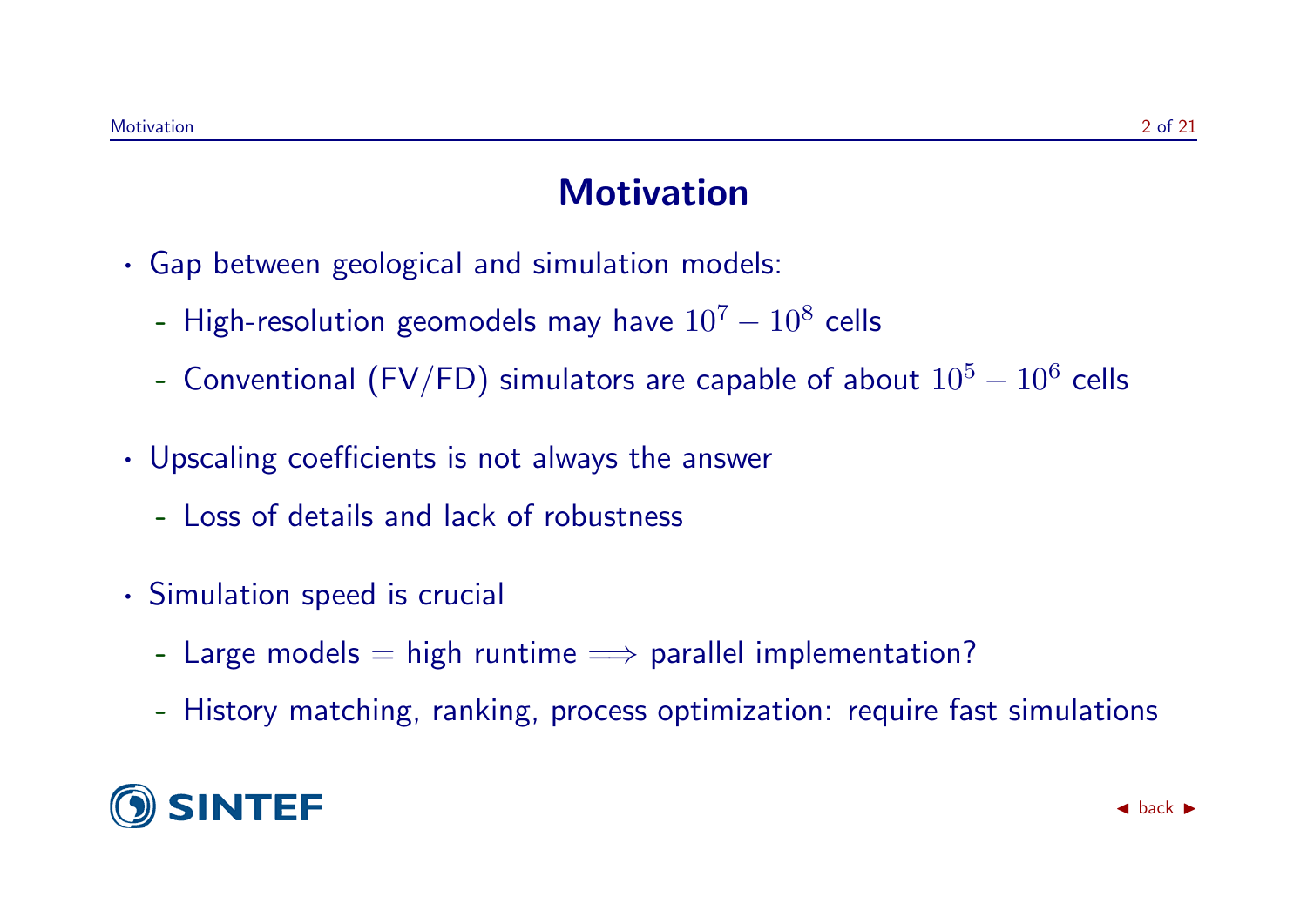## Novel approach: multiscale  $FEM +$  streamlines

- · streamline methods:
	- well-known, fast simulation method that allows simulation of a few million grid-block on single workstations
	- works by convecting phase saturations along streamlines that are given by a mass-conservative velocity field
- · multiscale finite element methods:
	- recent approach for solving elliptic equations with strongly heterogeneous coefficients
	- capable of producing conservative velocity fields at multiple scales

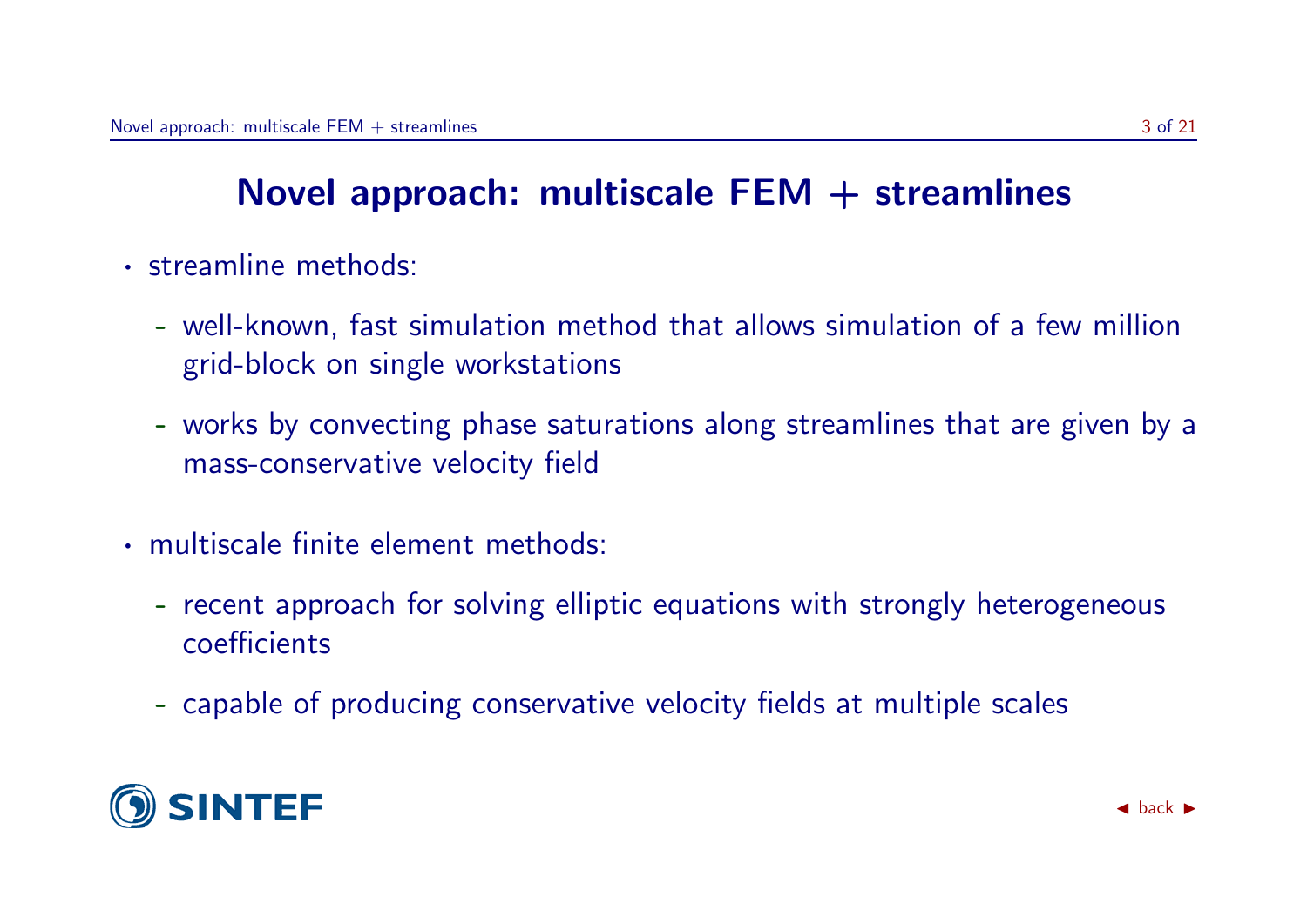### Detour: upscaling elliptic problems

Find  $a^* = a^*(\bar{x})$  such that if  $u$  and  $u^*$  solve

$$
\nabla \cdot q = f \qquad \text{and} \qquad \nabla \cdot q^* = \bar{f} \ ,
$$

where  $q = -a(x)\nabla u$  and  $q^* = -a^*(\bar{x})\nabla u^*$ , then

$$
u^* \sim \bar{u} \quad \text{and} \quad q^* \sim \bar{q} \ .
$$

Here the overbar denotes averaged quantities on a coarse grid.

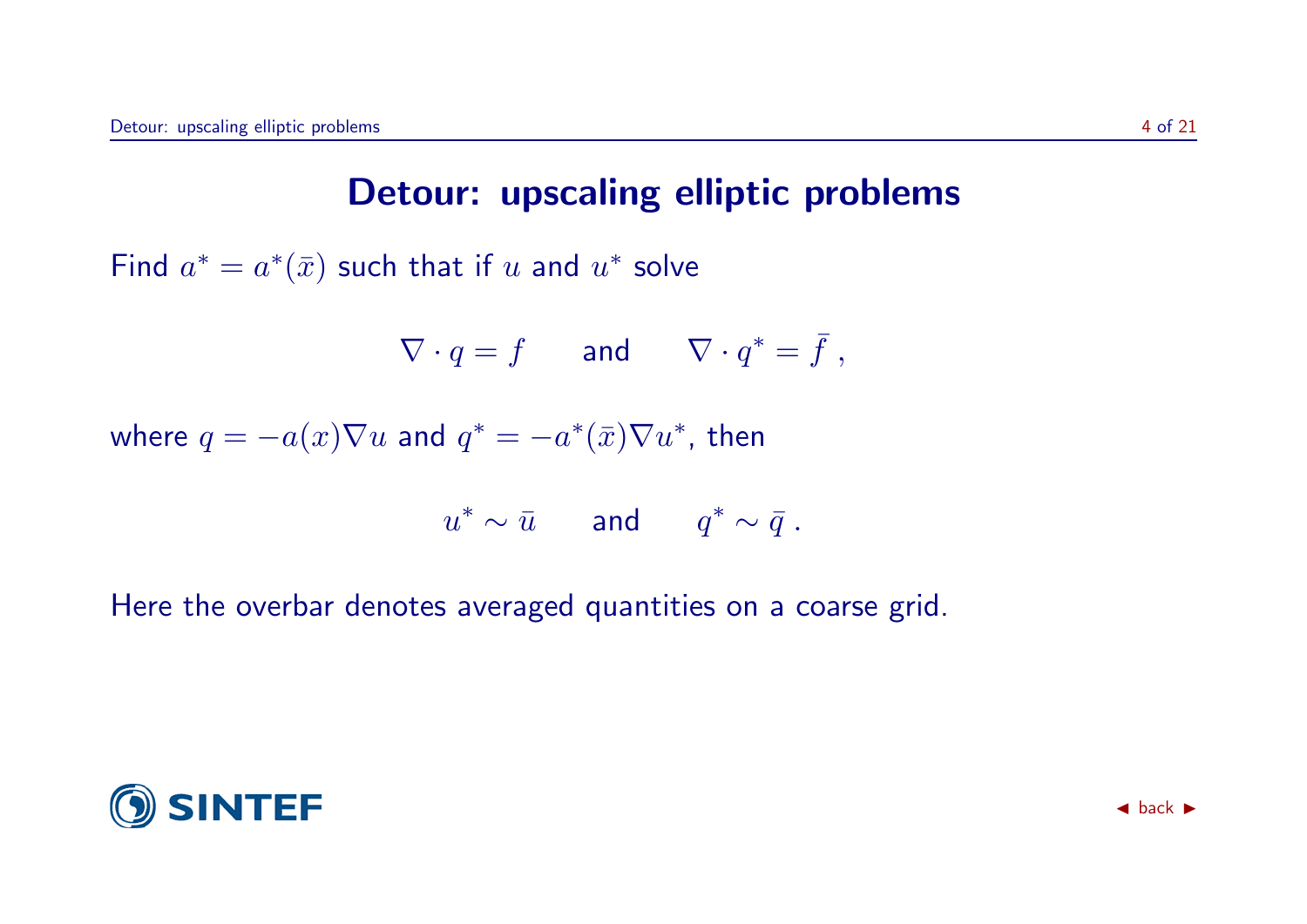Upscaling permeability:



How do we represent fine-scale heterogeneities on a coarse scale?

- Arithmetic, geometric, harmonic, or power averaging (  $(\frac{1}{|V|})$  $\frac{1}{|V|}\int_V a(x)^p\ dx)^{1/p}$  )
- Equivalent permeabilities (  $a_x^*$  $x^*_{xx} = -Q_xL_x/\Delta P_x$ )



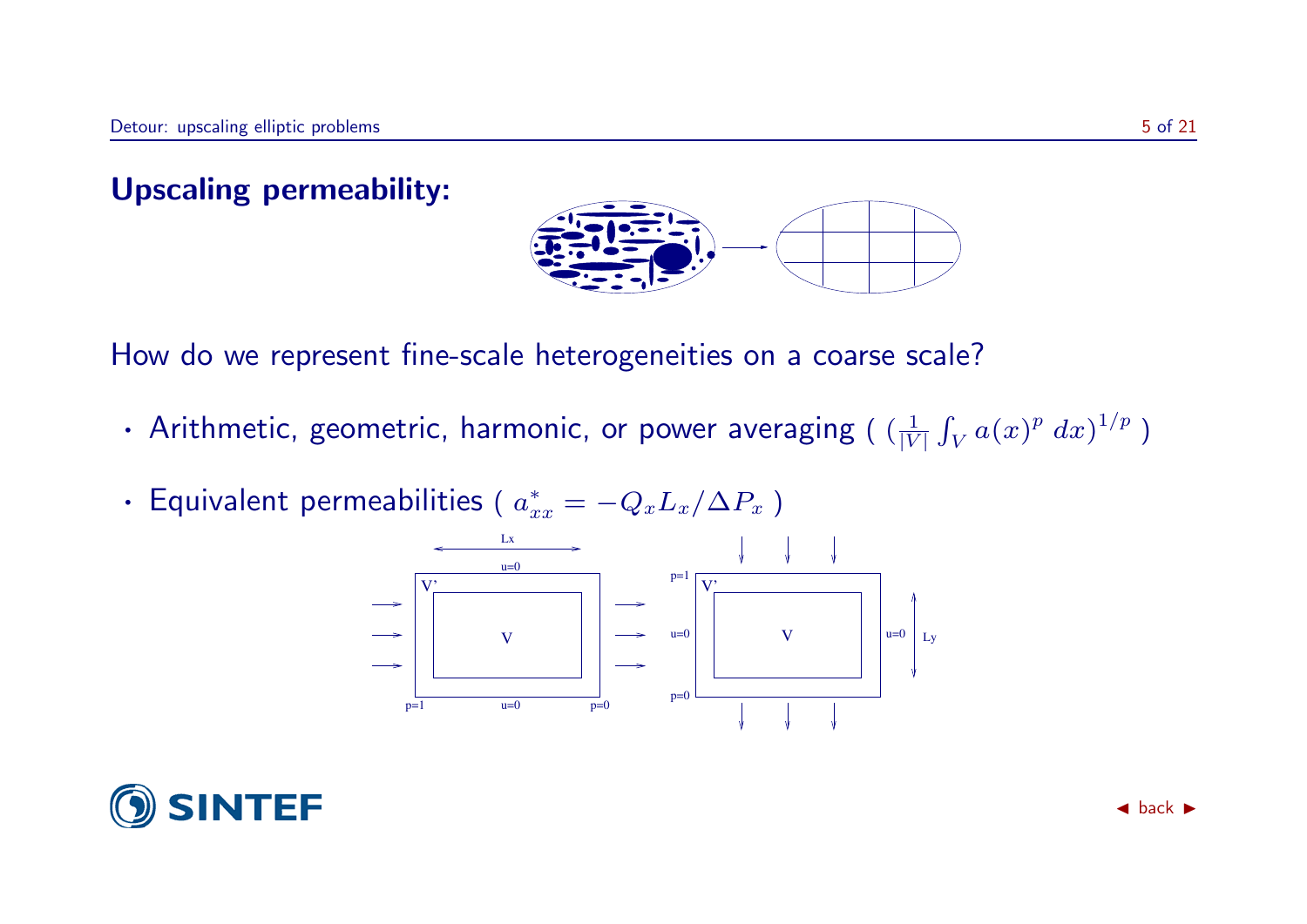# Multiscale Finite Element Methods (MsFEMs)

Use appropriate "coarse-scale" approximation spaces that are adaptive to the local property of the elliptic differential operator.

MsFEMs are attractive for reservoir simulation:

- · The elliptic "parallelization": subgrid resolution at a low cost.
- · The flexibility: the natural ability to handle
	- heterogeneous and anisotropic materials,
	- irregular and unstructured grids.
- · The ideal foundation for adaptive numerical schemes for the solution of advective transport equations.

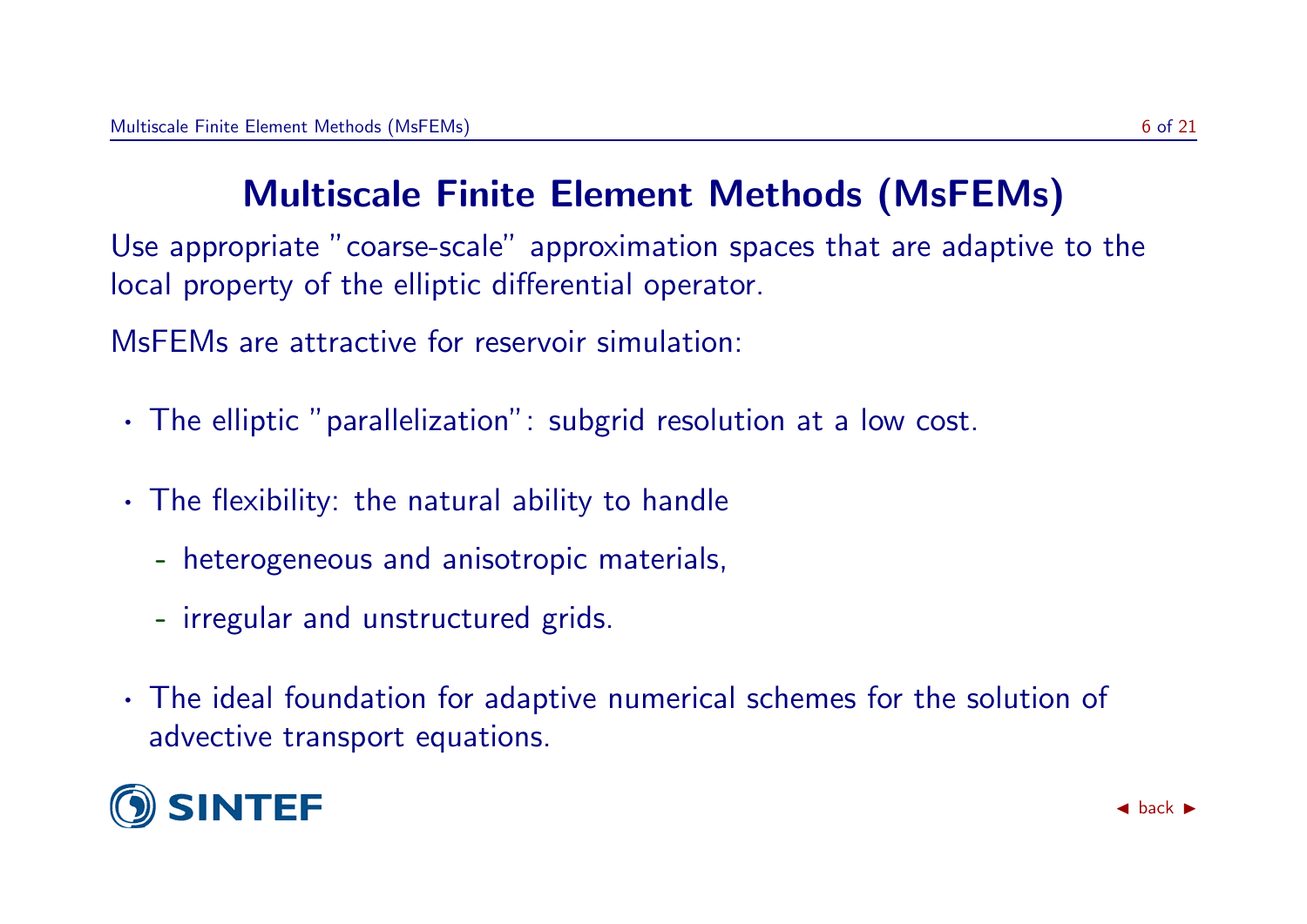The variational formulation (for homogeneous Dirichlet BC)

$$
\int \nabla u \cdot a(x) \nabla v \, dx = \int f v \, dx \qquad \forall v \in H_0^1
$$

and the mixed formulation (for homogeneous Neumann BC)

$$
\int a(x)^{-1}q \cdot p \, dx = \int u \, \nabla \cdot p \, dx \quad \forall p \in H_0^{1, div}
$$

$$
\int v \, \nabla \cdot q \, dx = \int fv \, dx \quad \forall v \in L^2
$$

provide a foundation for multiscale finite element methods for elliptic problems.

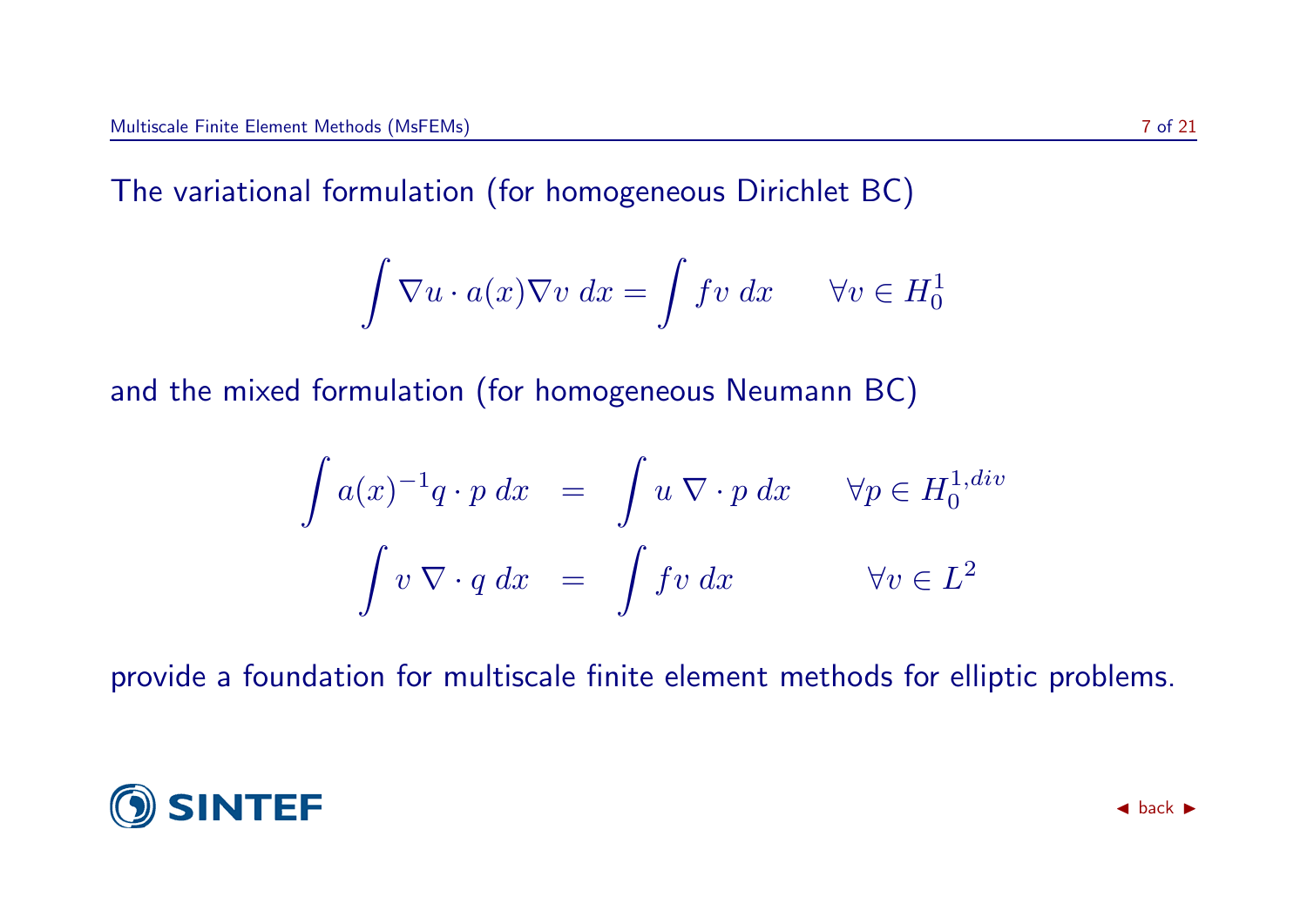In multiscale methods we seek the solution in low dimensional spaces that are adaptive to the local property of the differential operator.

- MsFEM: Variational formulation,  $U^{ms}\subset H^1_0.$
- Mixed MsFEM: Mixed formulation,  $Q^{ms}\subset H_0^{1,div}$  $0^{1, div}, U = \mathcal{P}_0.$
- MsDGM: Mixed formulation,  $Q^{ms}\subset H_0^{1,div}$  $0^{1,div}$ ,  $U^{ms} \subset H_0^1$ .

Hence, these methods allow us to recover detailed fine-grid "solutions" from the multiscale coarse-grid solutions.

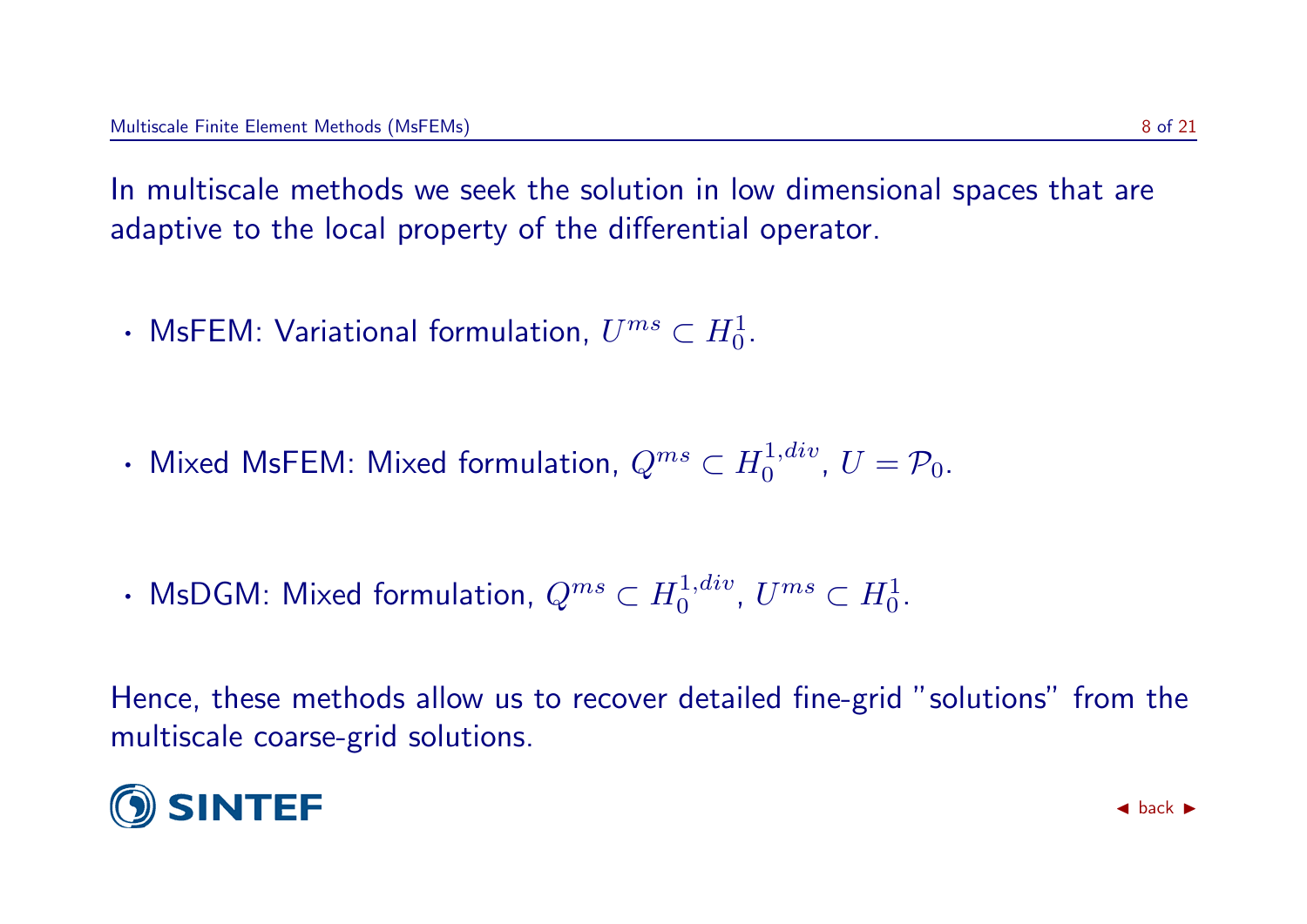

Base functions are computed numerically and satisfy

$$
\psi_{ij} = -k\lambda \nabla \phi_{ij}, \qquad \nabla \cdot \psi_{ij} = \pm \begin{cases} \frac{1}{|K|}, & \text{if } \int_K f \, dx = 0 \\ \frac{f}{\int_K f \, dx}, & \text{if } \int_K f \, dx \neq 0 \end{cases}
$$

in  $K_i \cup K_j$ , a prescribed boundary condition  $\psi_{ij} \cdot n_{ij} = \nu_{ij}$  on  $\Gamma_{ij} = \partial K_i \cap \partial K_j$ , and no-flow conditions on  $\partial (K_i \cup K_j)\backslash \Gamma_{ij}$ .

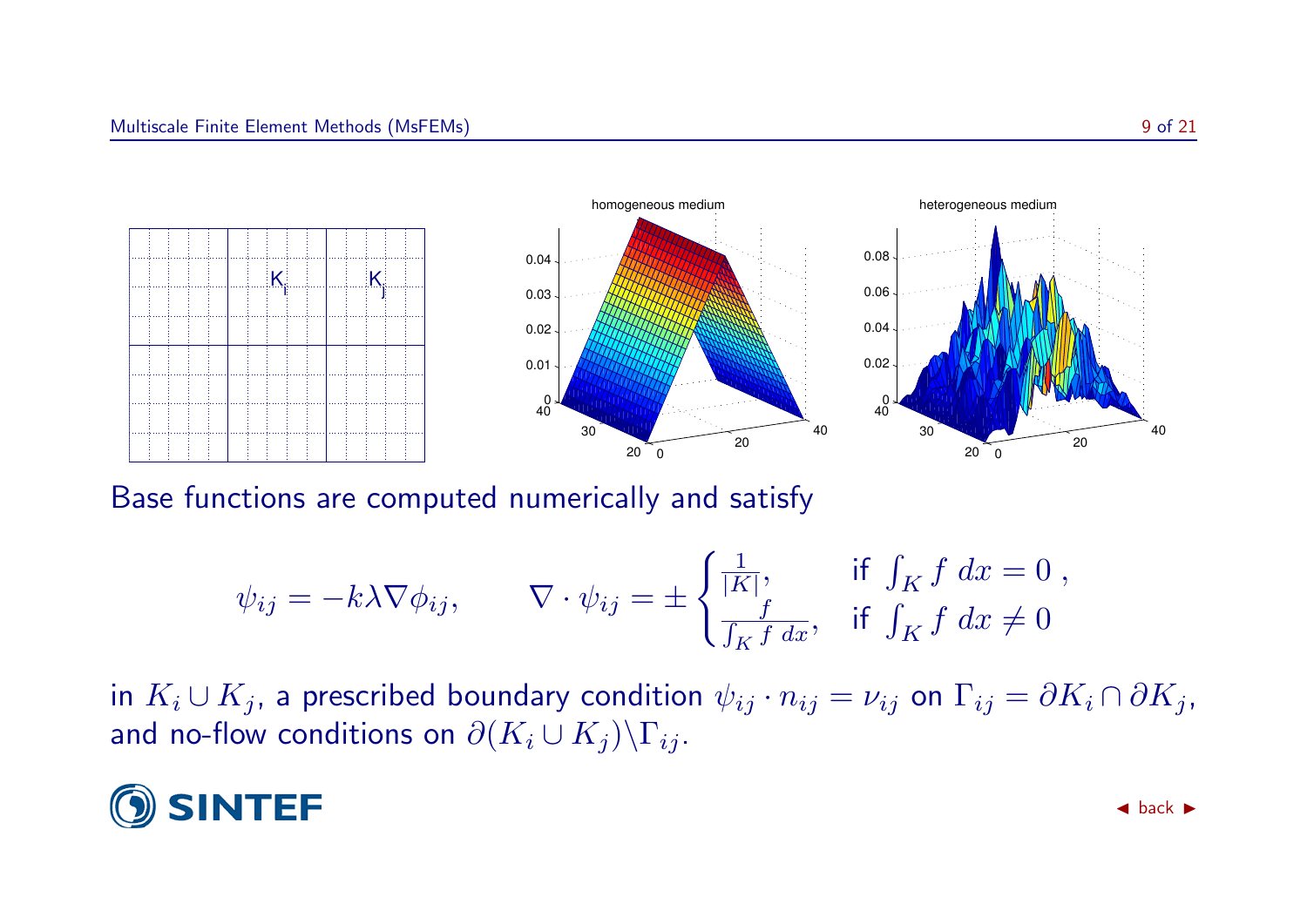We then seek  $v \in Q^{ms} = span \{\psi_{ij}\}\$ and  $p \in U = \hat{p} + \mathcal{P}_0(\mathcal{K})$  such that

$$
\int_{\Omega} (k\lambda)^{-1} v \cdot u \, dx - \int_{\Omega} p \, \nabla \cdot u \, dx = \int_{\Omega} \frac{\lambda_g}{\lambda} G \cdot u \, dx
$$

$$
\int_{\Omega} l \, \nabla \cdot v \, dx = \int_{\Omega} q l \, dx
$$

for all  $u \in Q^{ms}$  and  $l \in U$ .

Modification of pressure space: the functions  $\hat{p} \in L^2(\Omega)$  vanish outside well blocks and satisfy

$$
\int_K \hat{p} \, dx = 0, \quad \hat{v} = -k\lambda \nabla \hat{p} + k\lambda_g G, \quad \nabla \cdot \hat{v} = q, \quad \hat{v} \cdot n = \nu_K
$$

in the well blocks for some boundary condition  $\nu_K \approx v \cdot n$  on  $\partial K$ .

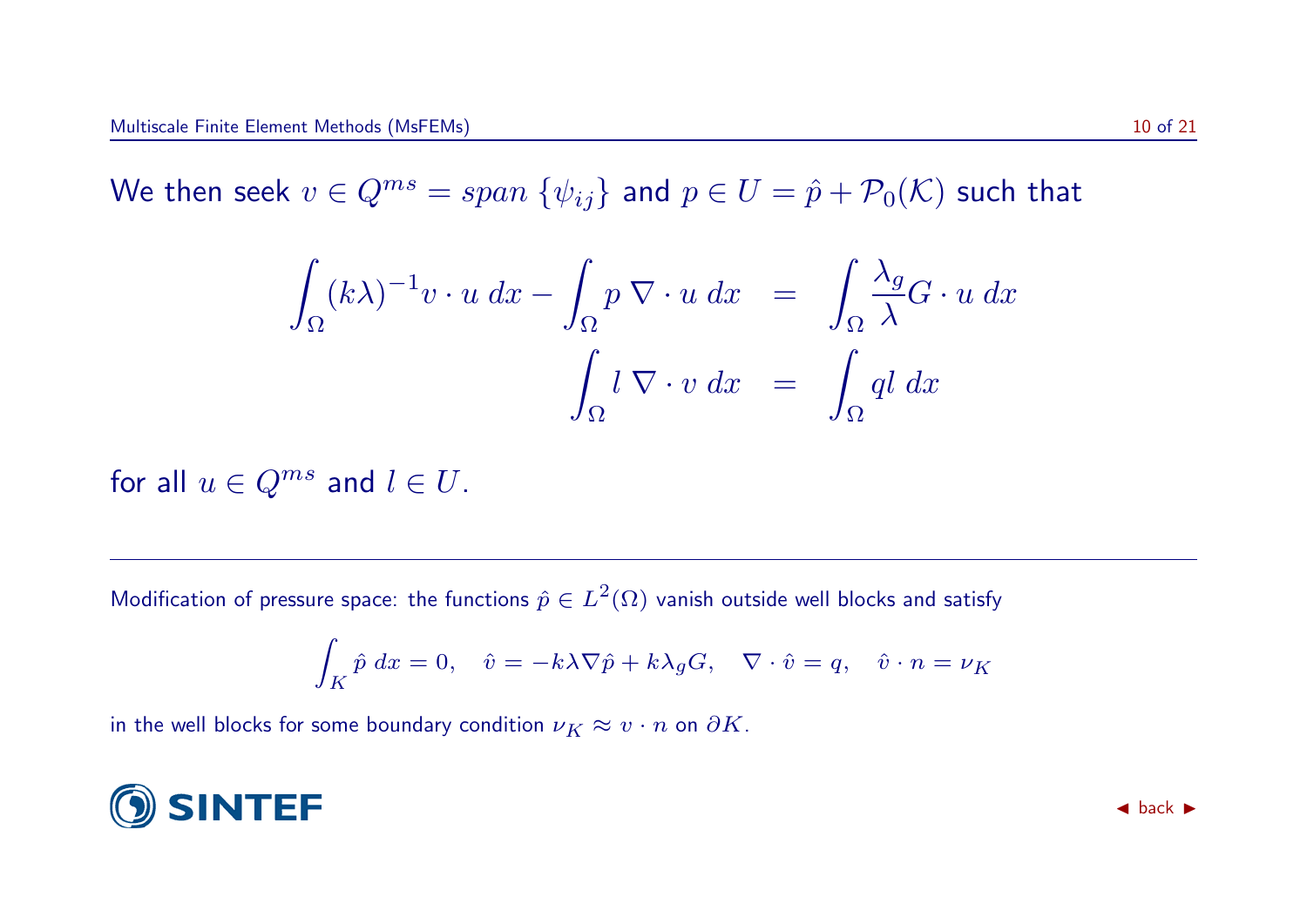### Properties of MMsFEM

- · Mass conservative
	- Mass conservative velocities on the fine (sub)grid
- · Incorporation of small-scale effects into coarse-grid solution
	- A robust alternative to upscaling for computations on the coarse grid
	- A (fast) pressure solver for computations on the fine grid
	- Natural support for adaptive fluid transport computations
- · Scalability (and natural parallelisation)
	- Base functions are processed independently

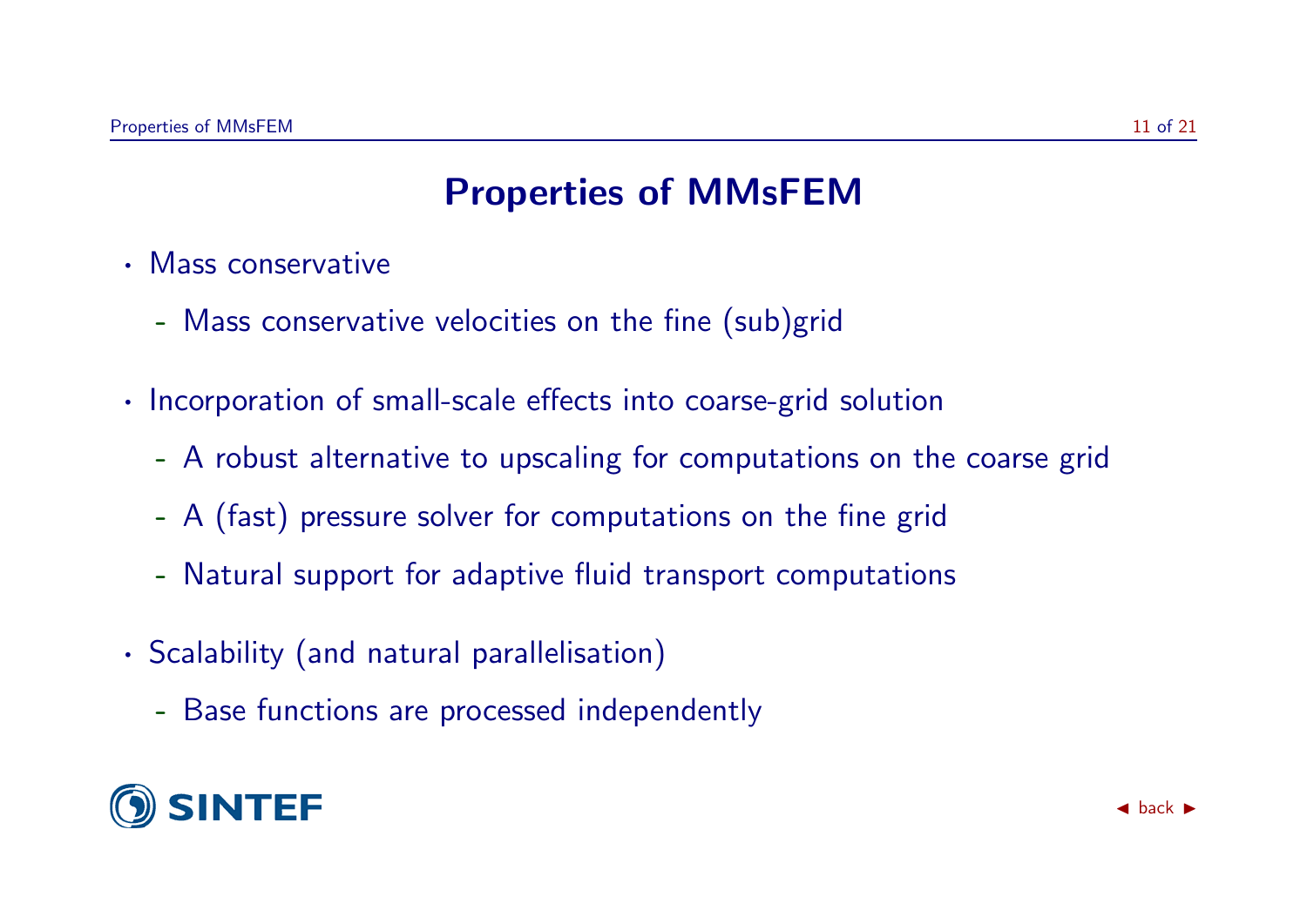- · Flexibility of subgrids
	- No restrictions on subgrids
	- The shape of coarse grid blocks can be (almost) arbitrary
	- Any numerical method can be used for subgrid problems
- · Potential speed
	- Computationally efficient if regeneration of all base functions in each time-step is avoided

However: MMsFEM gives an indefinite linear system that may be a bit harder to solve  $→$  currently limitations in our prototype solver

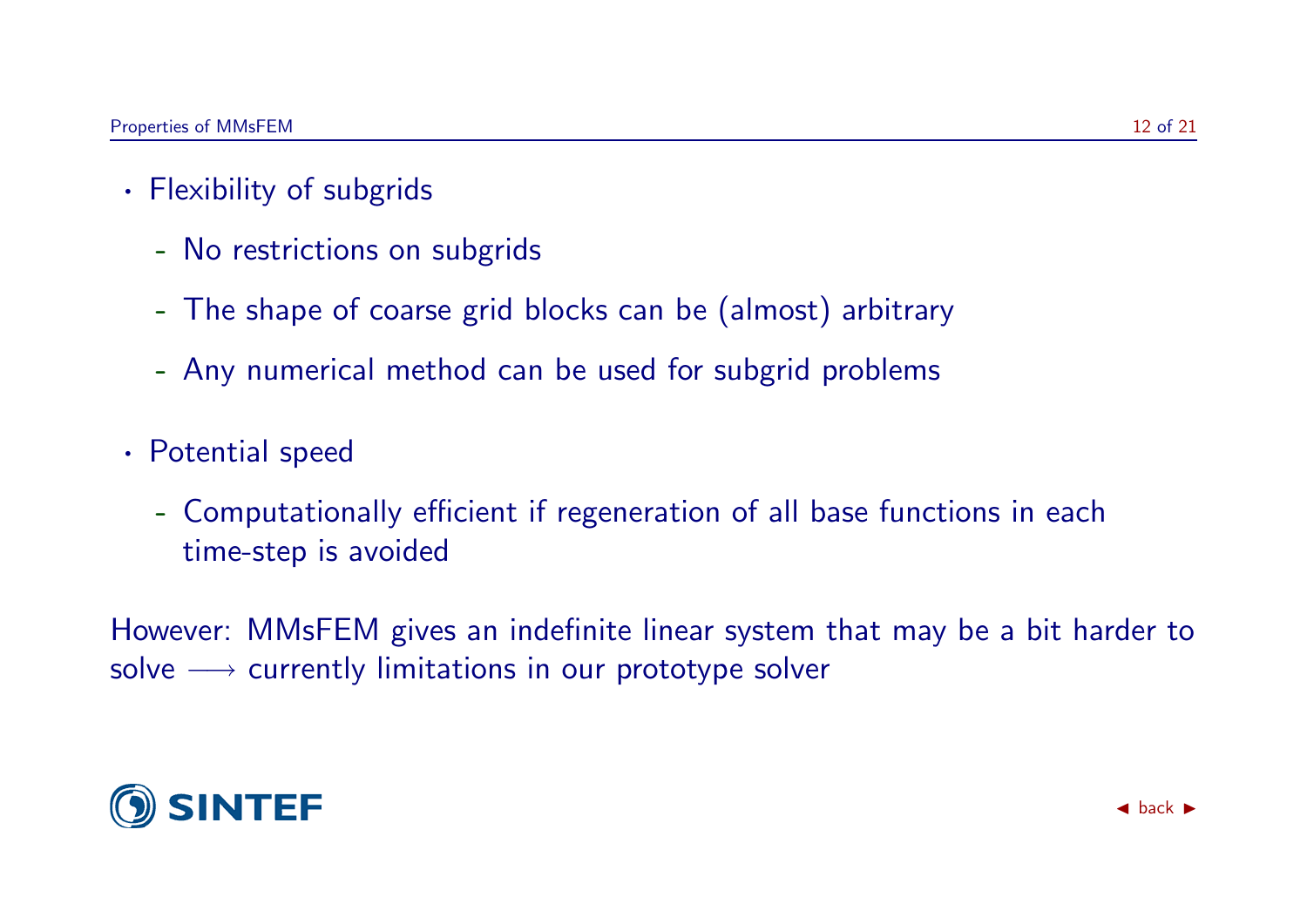### Streamline methods

Interpret the saturation equation  $\phi \partial_t S + v \cdot \nabla f(S) = 0$  as an equation along streamlines using

$$
\frac{v}{|v|} = \left[\frac{dx}{ds}, \frac{dy}{ds}, \frac{dz}{ds}\right]^T \quad \text{or} \quad v \cdot \nabla = |v|\frac{\partial}{\partial s}
$$

Transformation using time-of-flight  $\tau$ 

$$
|v|\frac{\partial}{\partial s} = \phi \frac{\partial}{\partial \tau}
$$

gives a family of 1-D transport equations along streamlines

$$
\partial_t S + \partial_\tau f(S) = 0. \tag{5}
$$



<span id="page-13-0"></span>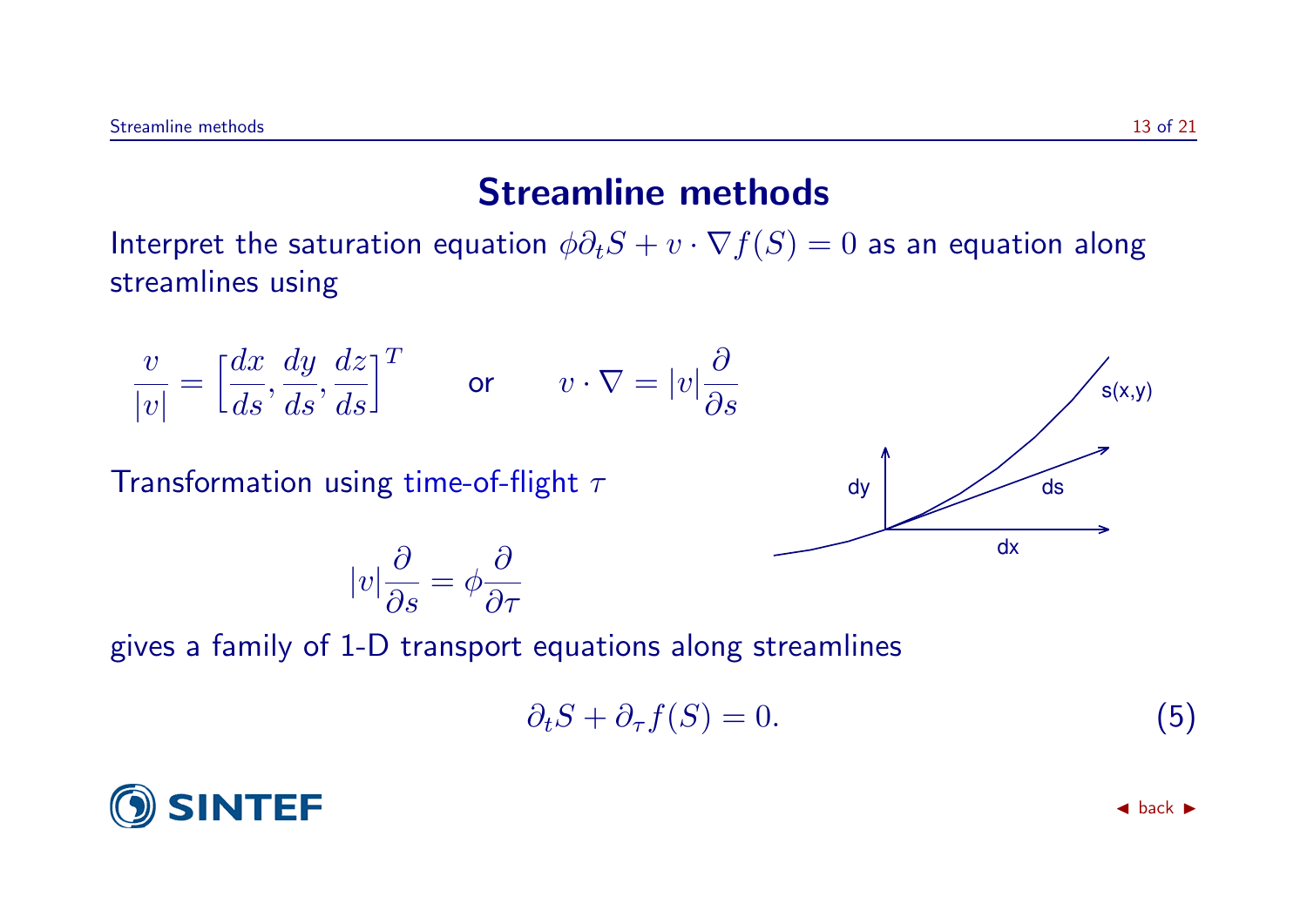#### Streamline algorithm

- 1. Calculate pressure distribution and velocity field on background grid
- 2. Trace streamlines (using analytical approximation algorithm)
- 3. Project saturation from physical space to streamlines
- 4. Solve transport equation [\(5\)](#page-13-0) along streamlines
- 5. Project streamline saturations back to grid in physical space

Streamlines are an attractive alternative to FD: fast, parallel, less diffusion, less restrictive time-step conditions

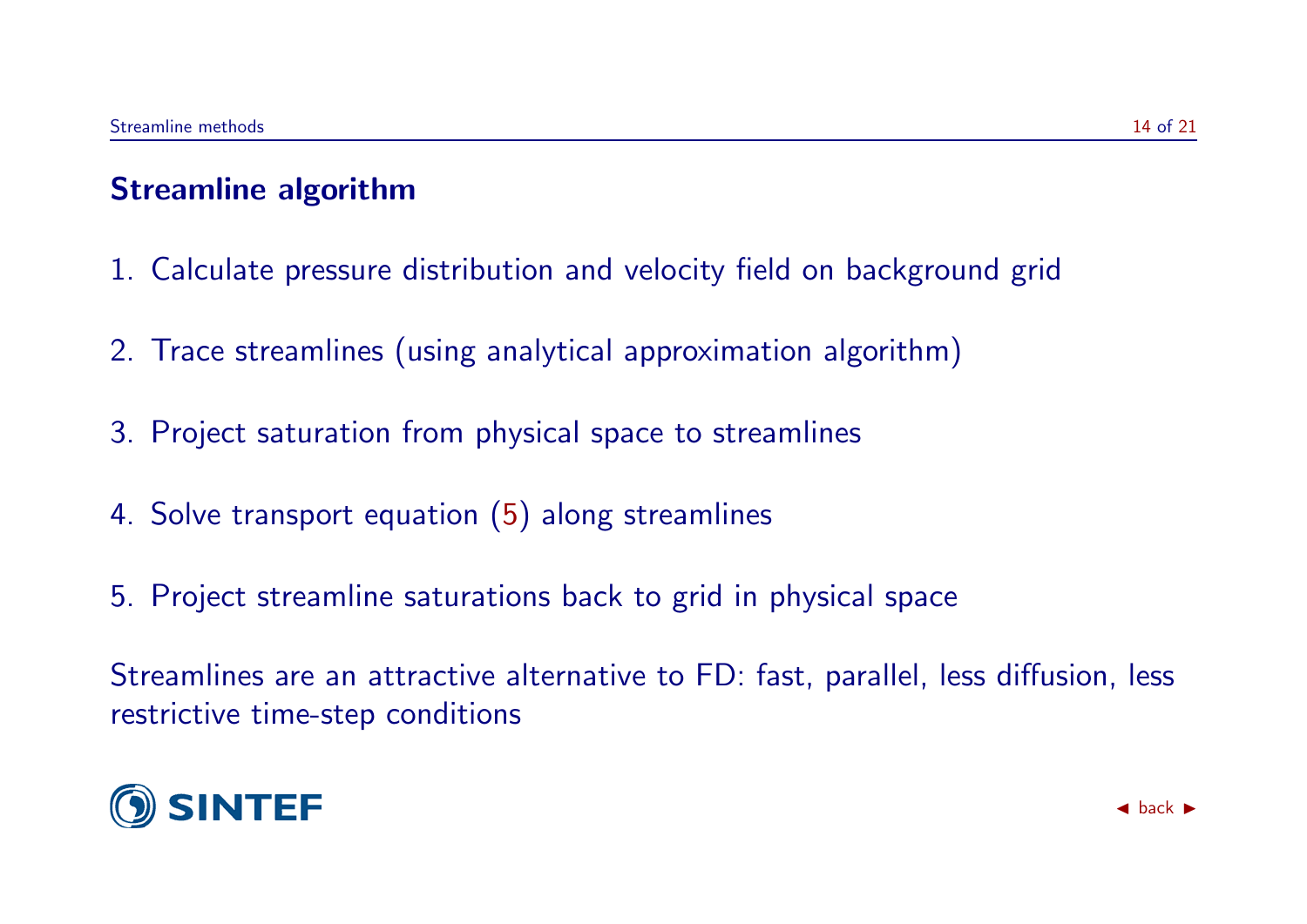

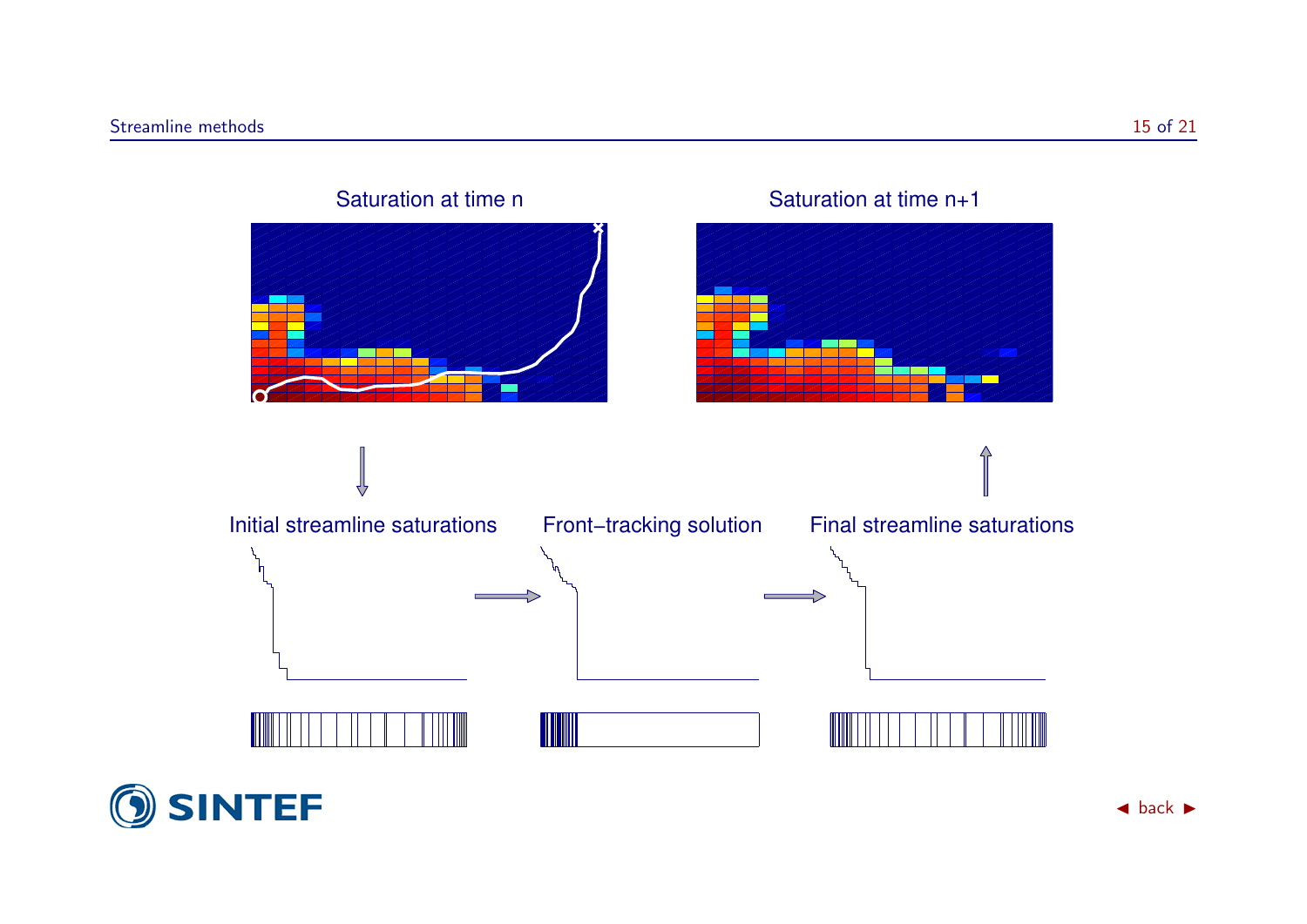

### Numerical examples: SPE10 model 2

 $60\times220\times85$  grid,  $\lambda_w\propto S^2$ ,  $\lambda_o\propto(1-S)^2$ ,  $\mu_o=3.0$  cP,  $\mu_w=0.3$  cP

2000 days of production at bhp 4000 psi. Injection: 5000 bbl/day.

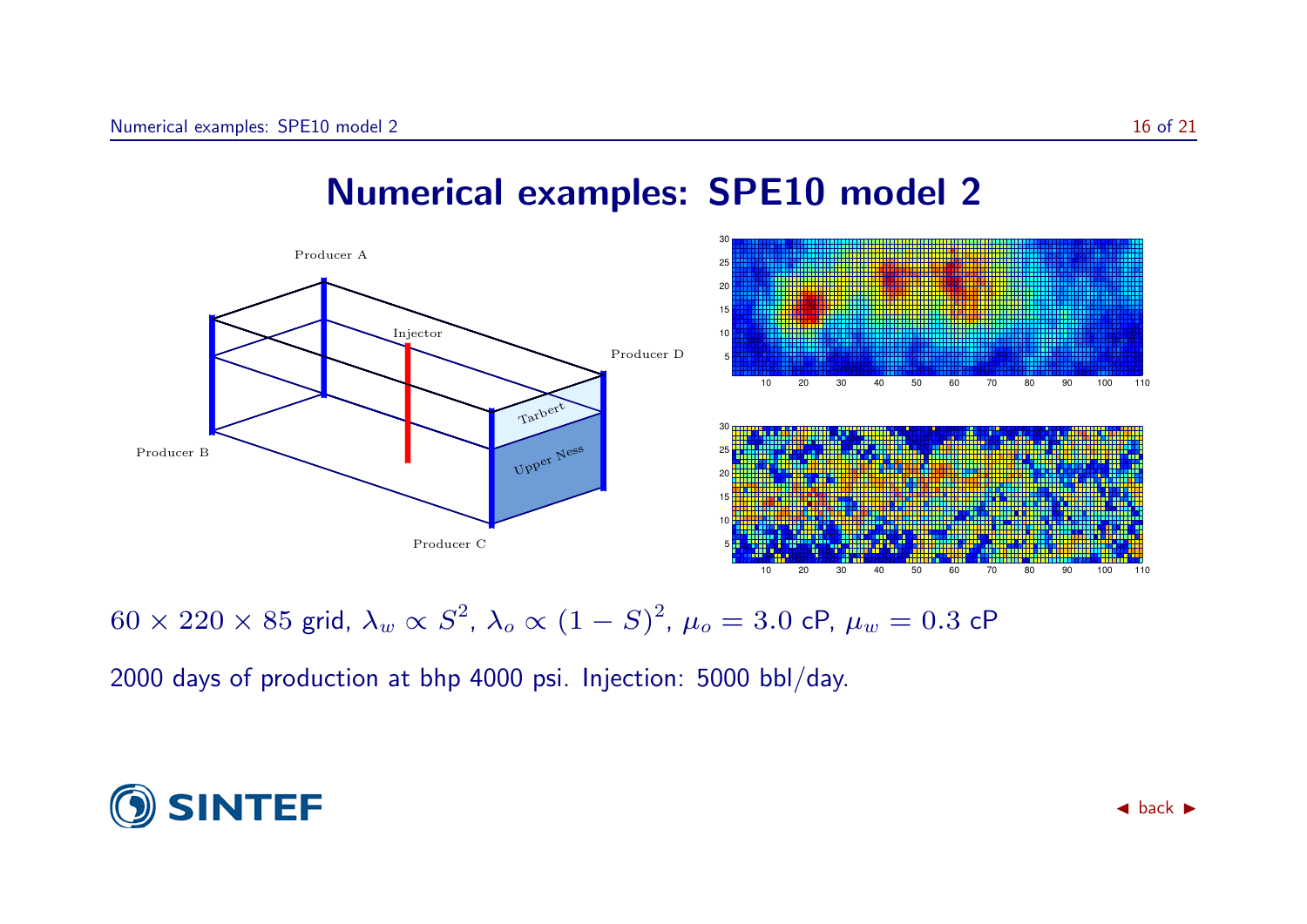



Nested gridding: upscale  $(k\lambda)$ , solve for pressure and then subgrid problem for velocities

![](_page_17_Picture_4.jpeg)

0.4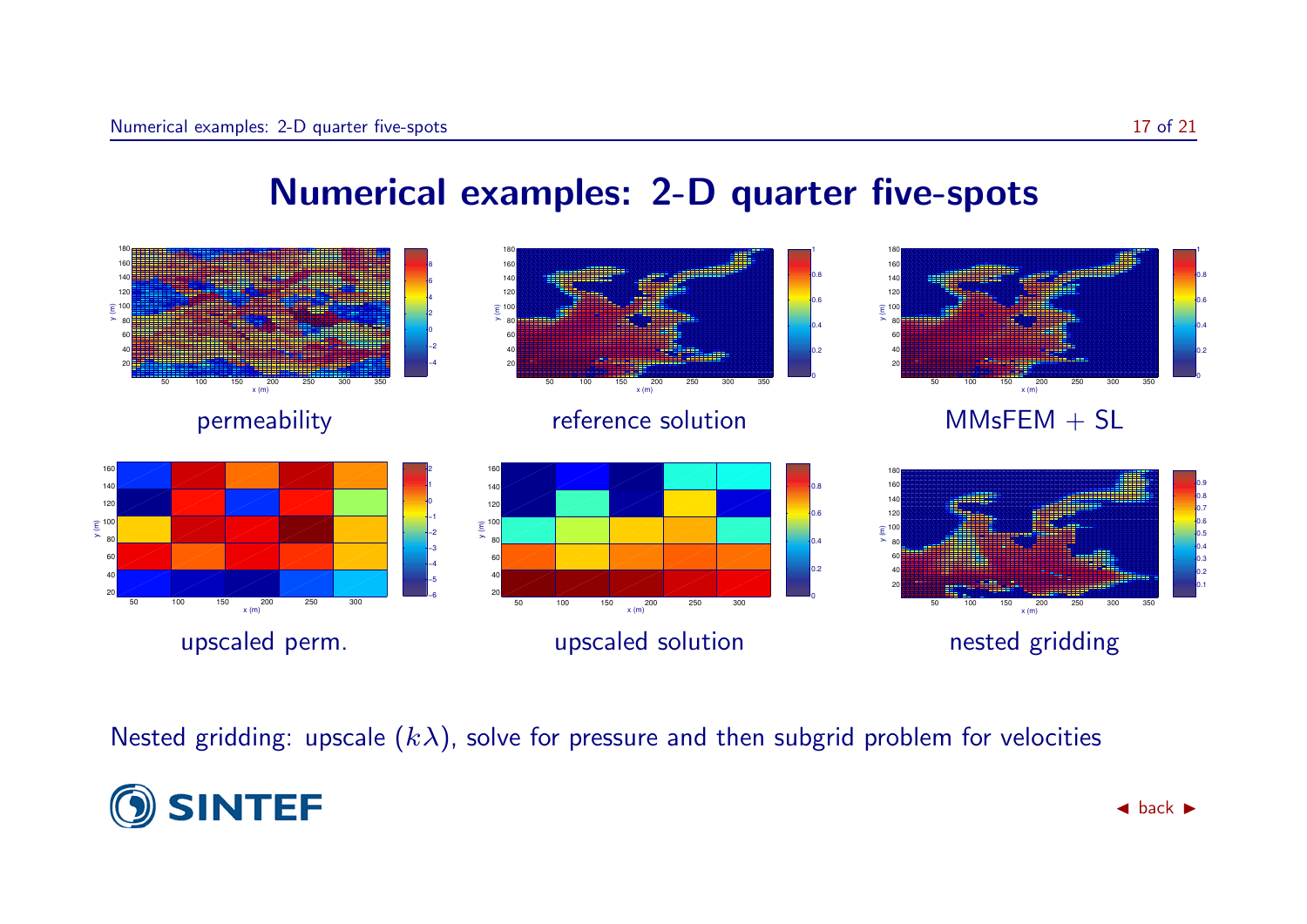|  |  | Relative $L^1$ error in saturation for Tarbert and Upper Ness |  |  |  |  |
|--|--|---------------------------------------------------------------|--|--|--|--|
|--|--|---------------------------------------------------------------|--|--|--|--|

| Upsc. factor   |           | Global BC Local BC | Nested gridding | Upscaled  |
|----------------|-----------|--------------------|-----------------|-----------|
| $2 \times 2$   | 1.013e-02 | 1.094e-02          | 3.094e-02       | 6.801e-02 |
| $3 \times 3$   | 1.219e-02 | 1.732e-02          | 3.814e-02       | 1.005e-01 |
| $5 \times 5$   | 1.421e-02 | 2.889e-02          | 5.033e-02       | 1.497e-01 |
| $10 \times 10$ | 2.523e-02 | 5.377e-02          | 7.643e-02       | 2.415e-01 |
| $2 \times 2$   | 3.644e-02 | 4.132e-02          | 1.672e-01       | 2.383e-01 |
| $3 \times 3$   | 4.360e-02 | 6.705e-02          | 1.868e-01       | 2.864e-01 |
| $5 \times 5$   | 4.881e-02 | 9.659e-02          | 2.373e-01       | 3.812e-01 |
| $10 \times 10$ | 8.477e-02 | 1.981e-01          | 4.848e-01       | 7.217e-01 |

Global BC:  $\nu_{ij}$  given by initial pressure solution

Local BC:  $\nu_{ij}$  scaled according to flux and  $K$ 

![](_page_18_Picture_5.jpeg)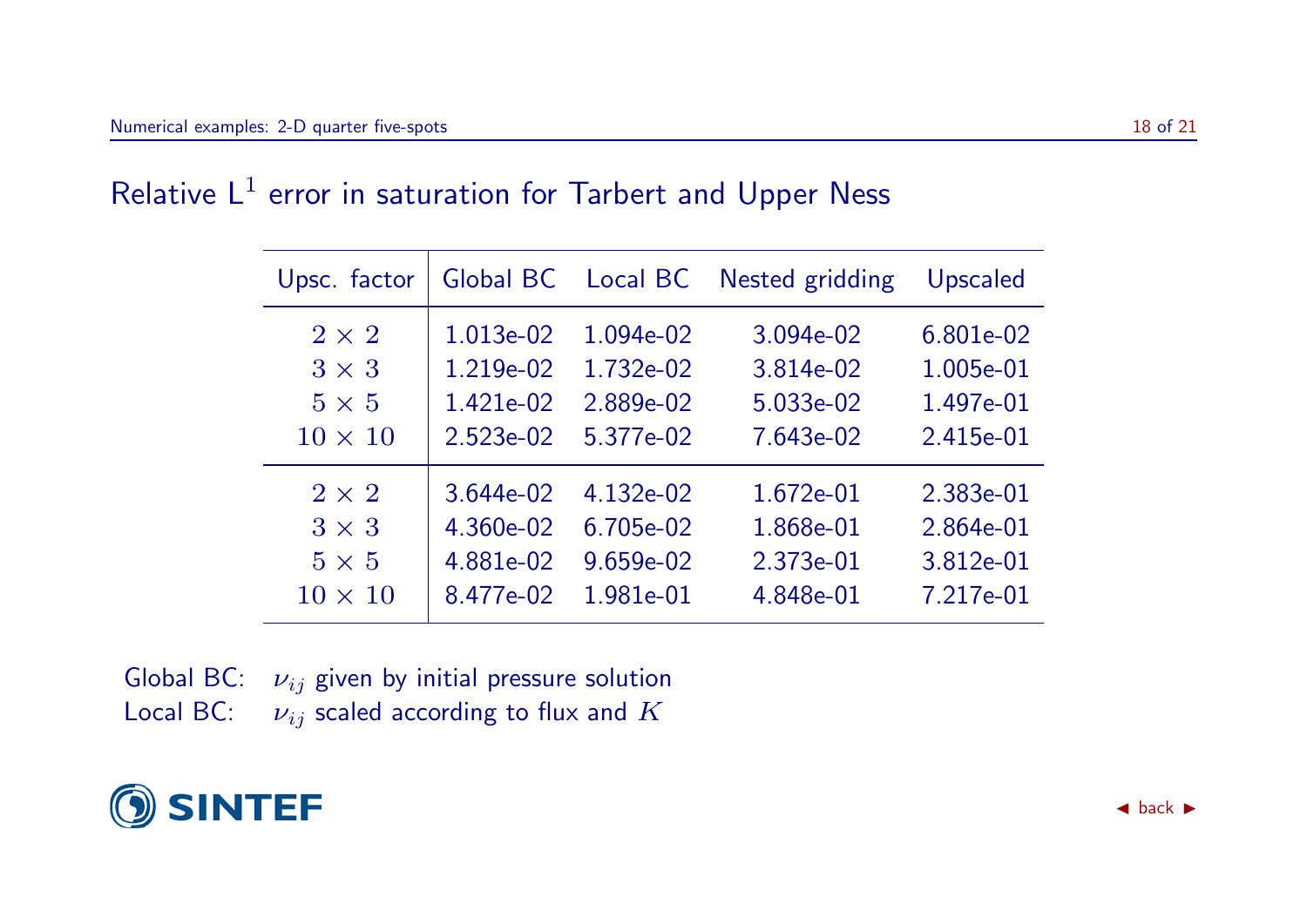### Numerical results: SPE10 benchmark

![](_page_19_Figure_3.jpeg)

Producer A; data taken from http://www.spe.org/csp

![](_page_19_Picture_5.jpeg)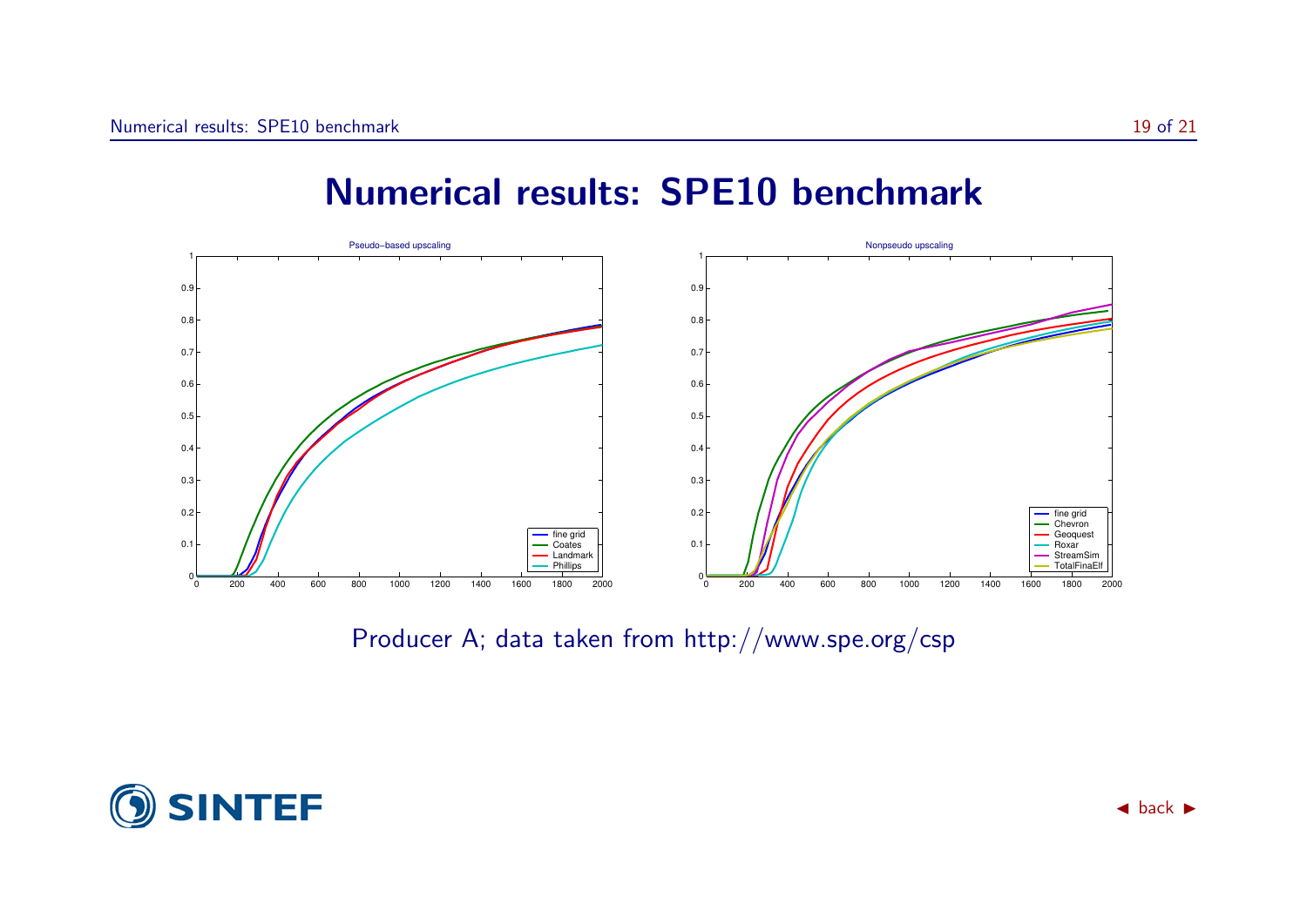![](_page_20_Figure_1.jpeg)

Coarse grid:  $5 \times 10 \times 17$ 

![](_page_20_Picture_3.jpeg)